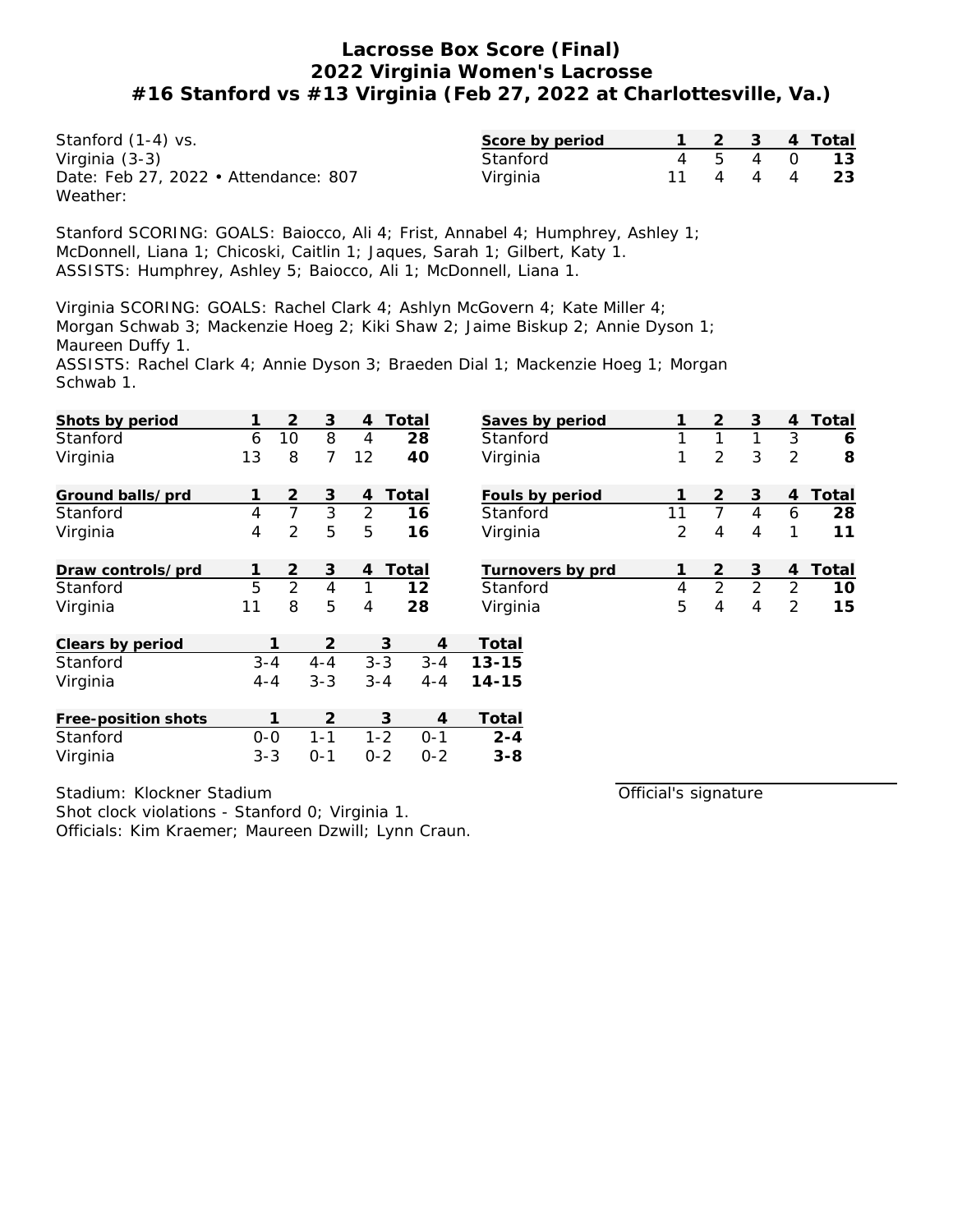|    | Virginia |                        |               |                          |                   |                |                |       |                |            |                |    |     |
|----|----------|------------------------|---------------|--------------------------|-------------------|----------------|----------------|-------|----------------|------------|----------------|----|-----|
|    | Pos $##$ | Player                 | G             | A                        | Pts Sh            |                | SO GB DC       |       |                | <b>FPS</b> | TO             | CT | Fo. |
| d  | 2        | Devon Whitaker         |               |                          |                   |                |                |       |                |            |                |    |     |
| d  | 3        | Nina Garfinkel         |               |                          |                   |                |                | 1     |                |            | 1              | 1  |     |
| а  | 8        | Jaime Biskup           | 2             | $\overline{a}$           | $\mathcal{P}$     | 2              | $\overline{2}$ |       | 1              | $1 - 1$    | $\mathfrak{D}$ |    |     |
| a  | 14       | Morgan Schwab          | 3             | 1                        | 4                 | 3              | 3              | 1     | $\mathcal{P}$  | $1 - 1$    | 1              |    |     |
| m  | 15       | Aubrey Williams        |               |                          | $\qquad \qquad -$ |                | $\overline{a}$ |       | 15             |            | 1              |    | 3   |
| a  | 16       | Ashlyn McGovern        | 4             | $\overline{\phantom{0}}$ | 4                 | 8              | 4              |       | $\overline{a}$ | $0 - 2$    | 1              |    |     |
| m  | 19       | Annie Dyson            | 1             | 3                        | 4                 | 2              | $\overline{2}$ | 3     | 5              |            | 1              | 2  |     |
| m  | 23       | Kiki Shaw              | $\mathcal{P}$ |                          | $\mathfrak{D}$    | 3              | 3              | 1     | $\overline{4}$ |            | 1              |    |     |
| d  | 26       | Megan Gordon           |               |                          |                   |                |                | 2     |                |            |                |    |     |
| d  | 36       | Ellena Schildmeyer     |               |                          |                   |                |                |       |                |            |                |    | 1   |
| d  | 37       | Myla Grace Barnett     |               |                          |                   |                |                |       |                |            |                |    |     |
| g  | 51       | Ashley Vernon          |               |                          |                   |                |                | 4     |                |            |                |    |     |
|    |          | -- Substitutes --      |               |                          |                   |                |                |       |                |            |                |    |     |
|    | 5        | Rachel Clark           | 4             | 4                        | 8                 | 8              | 6              | 1     |                | $1 - 3$    |                |    |     |
|    | 7        | Mackenzie Hoeg         | 2             | 1                        | 3                 | 5              | 4              | 1     | 1              |            | 1              |    | 2   |
|    | 10       | Maureen Duffy          | 1             |                          | 1                 | 1              | 1              |       |                |            | $\mathcal{P}$  |    |     |
|    | 21       | Kate Miller            | 4             |                          | 4                 | 6              | 4              | 1     |                |            | 1              |    |     |
|    | 28       | Maggie Bostain         |               |                          |                   |                |                |       |                |            | 1              |    |     |
|    | 29       | Braeden Dial           |               | 1                        | 1                 | $\overline{2}$ |                |       |                | $0 - 1$    |                |    |     |
|    |          | Totals                 | 23            | 10                       | 33                | 40             | 29             | 16    | 28             | $3 - 8$    | 15             | 3  | 11  |
|    |          |                        |               |                          |                   |                |                |       |                |            |                |    |     |
| #  |          | Goalkeepers<br>Minutes |               |                          | GА                | W/L            |                | Saves |                |            |                |    |     |
| 51 |          | Ashley Vernon          | 60:00         |                          | 13                | W              |                |       | 8              |            |                |    |     |

Win-Ashley Vernon (3-3).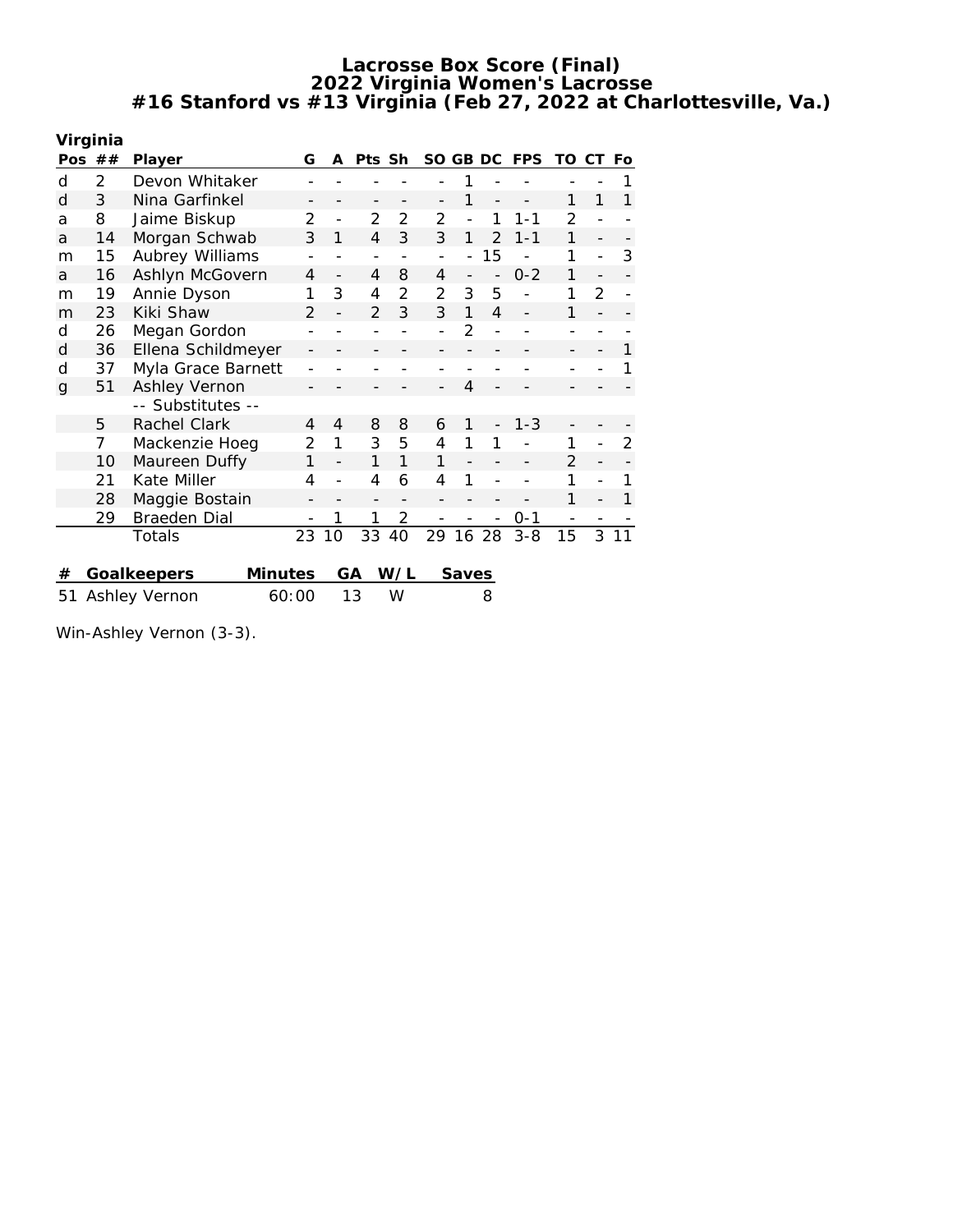| Stanford     |                |                                                                                                                  |    |              |                |                |                |                |                |            |                          |                |                |
|--------------|----------------|------------------------------------------------------------------------------------------------------------------|----|--------------|----------------|----------------|----------------|----------------|----------------|------------|--------------------------|----------------|----------------|
|              | Pos $##$       | Player                                                                                                           | G  | A            | Pts Sh         |                |                | SO GB DC       |                | <b>FPS</b> | TO                       | СT             | Fo             |
| m            | 5              | Griffith, Anna                                                                                                   |    |              |                |                |                | 1              |                |            |                          |                | 3              |
| a            | 6              | Humphrey, Ashley                                                                                                 | 1  | 5            | 6              | 1              | 1              |                |                | $1 - 1$    | 1                        | 1              | $\overline{2}$ |
| a            | 7              | Jaques, Sarah                                                                                                    | 1  |              | 1              | 2              | 1              |                |                |            |                          |                |                |
| m            | 10             | Chicoski, Caitlin                                                                                                | 1  |              | 1              | 3              | 3              | 1              |                |            |                          | 1              | 1              |
| m            | 12             | Kelly, Ailish                                                                                                    |    |              |                | 2              | 1              |                | 1              |            |                          |                | 2              |
| a            | 13             | Baiocco, Ali                                                                                                     | 4  | 1            | 5              | 9              | 7              | 1              |                | $1 - 2$    | 1                        |                | $\overline{4}$ |
| d            | 14             | Bond, Natalie                                                                                                    |    |              |                |                |                | 2              |                |            |                          | 1              | 4              |
| $\mathsf{d}$ | 20             | Mondiello, Caroline                                                                                              |    |              |                |                |                | $\overline{2}$ |                |            | $\overline{\phantom{a}}$ | $\overline{2}$ | 1              |
| d            | 24             | Greene, Julia                                                                                                    |    |              |                |                |                | 1              |                |            |                          | 1              | $\overline{2}$ |
| g            | 31             | Rahaim, Kara                                                                                                     |    |              |                |                |                | 1              |                |            |                          |                |                |
| m            | 33             | Frist, Annabel                                                                                                   | 4  |              | 4              | 5              | 4              | 1              | 4              |            | $\overline{2}$           | 1              | 3              |
| d            | 44             | Capanna, Emma                                                                                                    |    |              |                |                |                |                | 1              |            | $\mathbf{1}$             |                | $\mathbf{1}$   |
|              |                | -- Substitutes --                                                                                                |    |              |                |                |                |                |                |            |                          |                |                |
|              | $\overline{2}$ | Browne, Jay                                                                                                      |    |              |                |                |                |                |                |            | 1                        |                |                |
|              | 3              | Grattan, Trudie                                                                                                  |    |              |                |                |                | 1              |                |            |                          |                |                |
|              | 8              | Looney, Sarah                                                                                                    |    |              |                |                |                |                |                |            |                          |                |                |
|              | 9              | Gilbert, Katy                                                                                                    |    |              | 1              | $\overline{2}$ | 1              |                |                |            | 1                        |                | 1              |
|              | 15             | Myers, Kelsey                                                                                                    |    |              |                |                |                |                |                |            |                          |                |                |
|              | 16             | McDonnell, Liana                                                                                                 | 1  | $\mathbf{1}$ | $\overline{2}$ | $\mathbf{1}$   | 1              | 3              |                |            |                          |                |                |
|              | 22             | Chapman, Mackenz                                                                                                 |    |              |                |                |                |                | $\overline{2}$ |            |                          |                | 1              |
|              | 35             | Lew, Galen                                                                                                       |    |              |                | 3              | $\overline{2}$ | 1              | 4              | $0 - 1$    | 3                        | 1              | 3              |
|              | 36             |                                                                                                                  |    |              |                |                |                |                |                |            |                          |                |                |
|              |                |                                                                                                                  |    |              | 20             | 28             |                |                | 12             | $2 - 4$    | 10                       |                | 28             |
|              |                |                                                                                                                  |    |              |                |                |                |                |                |            |                          |                |                |
|              |                |                                                                                                                  |    |              |                |                |                |                |                |            |                          |                |                |
|              |                |                                                                                                                  |    |              |                |                |                |                |                |            |                          |                |                |
| #<br>31<br>3 |                | Thurston, Ashley<br>Totals<br>Goalkeepers<br><b>Minutes</b><br>40:17<br>Rahaim, Kara<br>Grattan, Trudie<br>19:43 | 13 | 7            | GA<br>15<br>8  | W/L            | 21             | 16<br>Saves    | 5<br>1         |            |                          | 8              |                |

Loss-Rahaim, Kara (1-4).